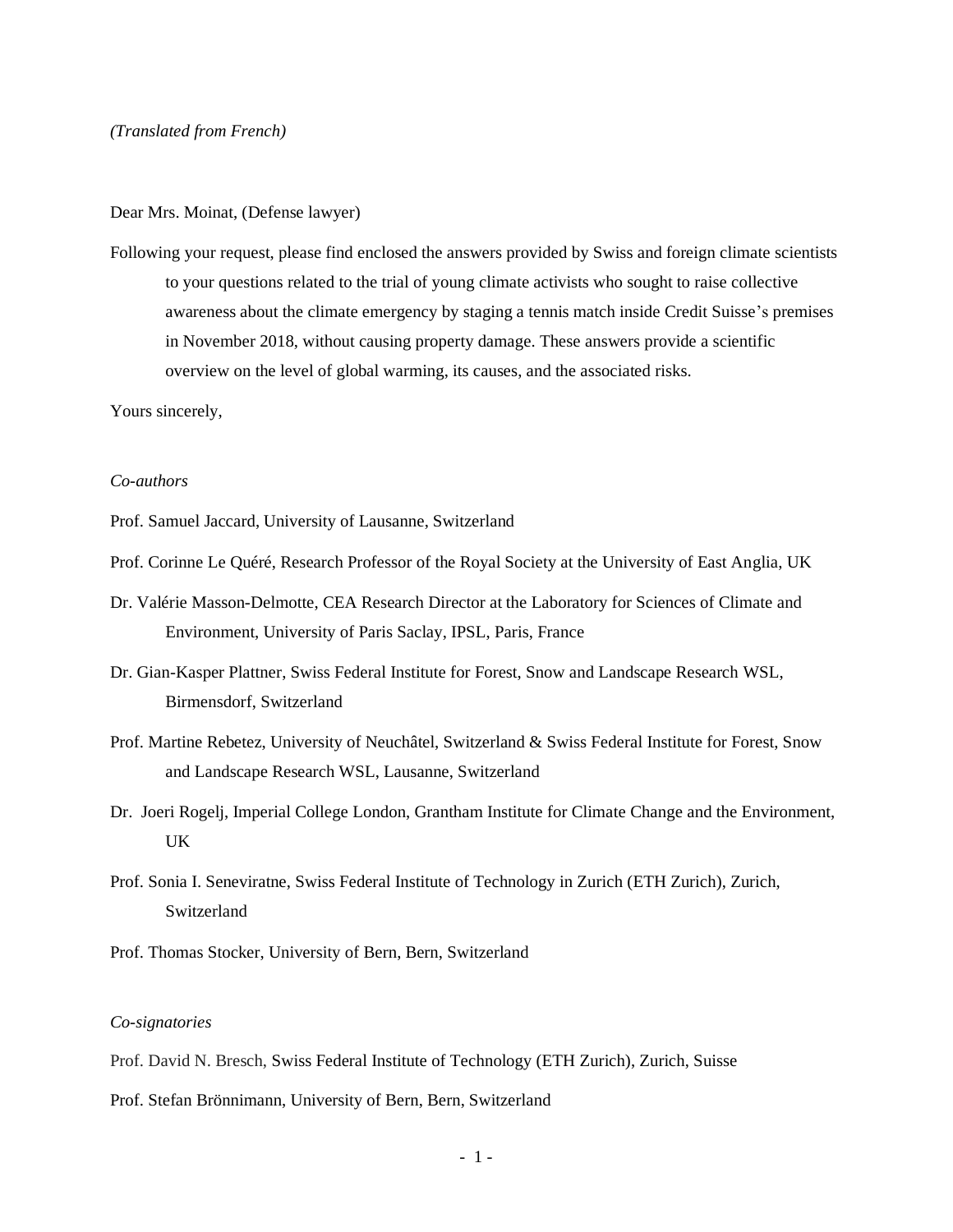- Prof. Andreas Fischlin, emeritus, Swiss Federal Institute of Technology (ETH Zurich), Zurich, Switzerland
- Prof. Martin Grosjean, University of Bern, Bern, Switzerland
- Prof. Nicolas Gruber, Swiss Federal Institute of Technology in Zurich (ETH Zurich), Zurich, Switzerland
- Prof. Fortunat Joos, University of Bern, Bern, Switzerland
- Dr. Jean Jouzel, Emeritus Research Director at CEA and CNRS, Laboratory for Sciences of Climate and Environment, University of Paris Saclay, IPSL, Paris, France
- Prof. Reto Knutti, Swiss Federal Institute of Technology in Zurich (ETH Zurich), Zurich, Switzerland
- Prof. Olivia Romppainen-Martius, University of Bern, Bern, Switzerland
- Prof. Christoph Schär, Swiss Federal Institute of Technology in Zurich (ETH Zurich), Zurich, Switzerland
- Prof. Julia Steinberger, University of Lausanne, Lausanne, Switzerland
- Prof. Jean-Pascal van Ypersele, Université catholique de Louvain, Belgium
- Prof. Heini Wernli, Swiss Federal Institute of Technology in Zurich (ETH Zurich), Zurich, Switzerland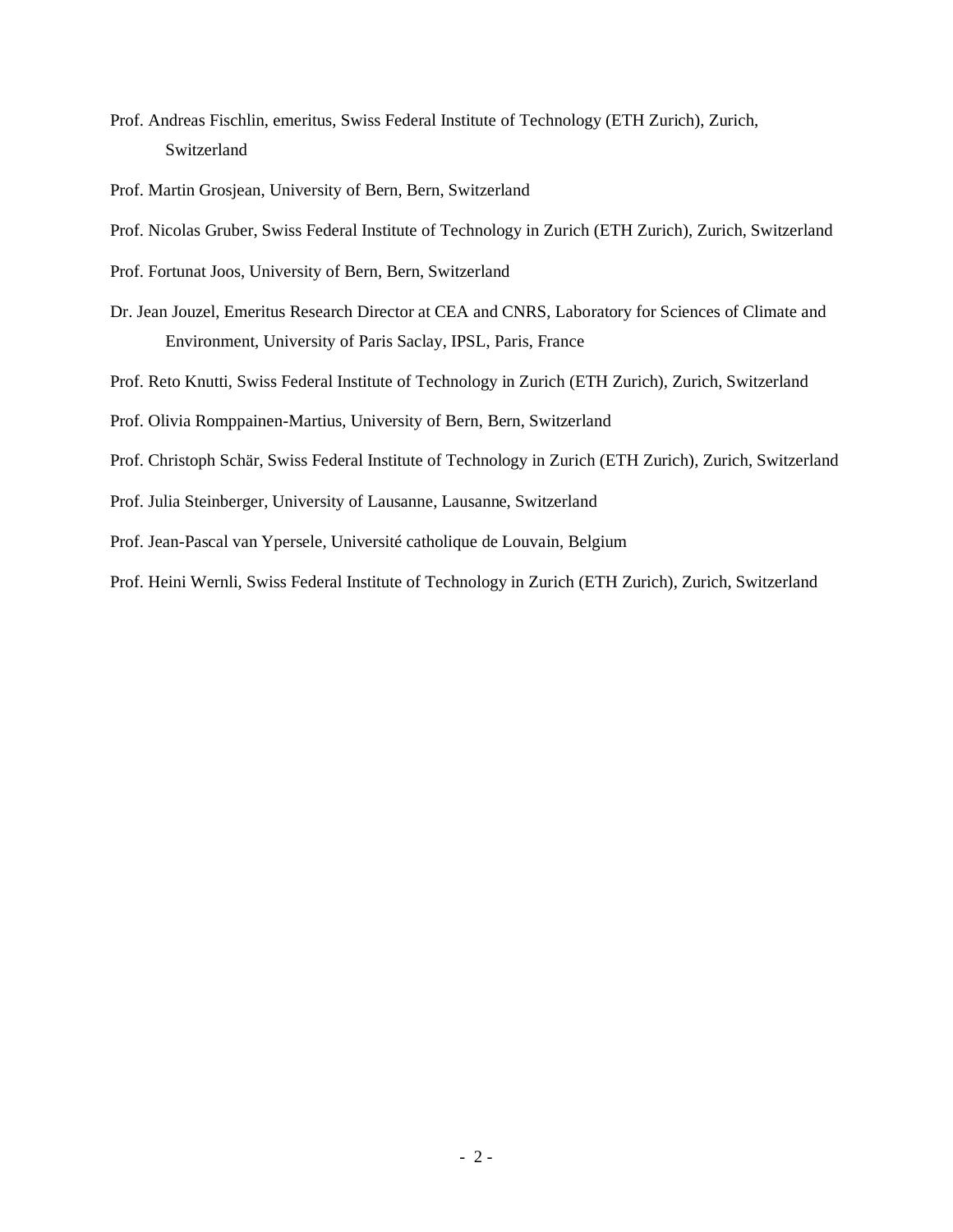## **1. How does global warming impact Switzerland and what will the consequences be if no serious measures are taken in the short-term towards achieving carbon neutrality?**

- $\rightarrow$  The Earth is warming because of past and current greenhouse gas emissions from human activities<sup>1</sup>. The effects of climate change can now be seen and measured around the world, such as from air temperatures increasing over land and oceans, melting glaciers, thawing permafrost, rising sea levels, intensifying extreme heat events in most parts of the world, as well as heavier precipitation in several regions and worsening droughts some regions<sup>1,2</sup>. In Switzerland too, climate change is already evident in many facets of nature, society, and the economy<sup>3,4,5,6,7</sup>
- $\rightarrow$  The recent CH2018 report coordinated by the National Centre for Climate Services shows that observed warming in Switzerland is twice that of the global average  $(+2^{\circ}C \text{ compared to } +1^{\circ}C$ globally). Further warming induces the following risks<sup>4</sup>: a) dry summers, b) increasingly heavy rainfall, especially in winter, c) more tropical days, and d) winters with less snow. Perturbations to the hydrological cycle (drier in summer, wetter in winter) lead to increasing consequences as a function of global warming for water management, agriculture and forest management, biodiversity preservation (notably in high mountains), electric power generation, and tourism<sup>3,4,5,6</sup>. Heatwaves are also a threat to public health<sup>4,6,7</sup>. Furthermore, indirect climate change impacts that may stem from effects occurring in other countries should not be underestimated, such as a destabilisation of social structures that may increase migration<sup>2,8</sup>, global food crises<sup>8</sup> and impacts on global climate stability (tipping points, see  $\#10$ )<sup>1,3</sup>.
- $\rightarrow$  The Paris Agreement<sup>9</sup> signed in 2016 and ratified in 2017 by Switzerland aims to "strengthen the global response to the threat of climate change [...] by holding the increase in the global average temperature to well below 2 °C above pre-industrial levels and pursuing efforts to limit the temperature increase to 1.5 °C above pre-industrial levels, recognizing that this would significantly reduce the risks and impacts of climate change " (Article  $2.1.a<sup>9</sup>$ ). The recent IPCC

<sup>1</sup> https://www.ipcc.ch/sr15/[; https://www.ipcc.ch/site/assets/uploads/sites/2/2019/05/SR15\\_SPM\\_version\\_report\\_LR.pdf](https://www.ipcc.ch/site/assets/uploads/sites/2/2019/05/SR15_SPM_version_report_LR.pdf)

<sup>2</sup> IPCC SR15, Chapter 3: [https://www.ipcc.ch/site/assets/uploads/sites/2/2019/06/SR15\\_Chapter3\\_Low\\_Res.pdf](https://www.ipcc.ch/site/assets/uploads/sites/2/2019/06/SR15_Chapter3_Low_Res.pdf)

<sup>3</sup> <https://www.bafu.admin.ch/bafu/en/home/topics/climate/publications-studies/publications/klimabedingte-risiken-und-chancen.html>

<sup>4</sup> <https://www.nccs.admin.ch/nccs/en/home/the-nccs/priority-themes/ch2018-climate-scenarios.html>

<sup>5</sup> [https://sciencesnaturelles.ch/uuid/20df2273-360c-5bce-941d-72d4f0eeb52e?r=20200527115808\\_1565159762\\_2c5b1f1d-490c-56d7-ae4f-4ac3da1d4bcf](https://sciencesnaturelles.ch/uuid/20df2273-360c-5bce-941d-72d4f0eeb52e?r=20200527115808_1565159762_2c5b1f1d-490c-56d7-ae4f-4ac3da1d4bcf)

<sup>6</sup> <https://www.bafu.admin.ch/bafu/fr/home/documentation/communique/anzeige-nsb-unter-medienmitteilungen.msg-id-76786.html>

<sup>7</sup> <https://www.bafu.admin.ch/bafu/fr/home/themes/climat/publications-etudes/publications/canicule-et-secheresse.html>

<sup>8</sup> <https://www.ipcc.ch/srccl/> ; [https://www.ipcc.ch/site/assets/uploads/sites/4/2020/02/SPM\\_Updated-Jan20.pdf](https://www.ipcc.ch/site/assets/uploads/sites/4/2020/02/SPM_Updated-Jan20.pdf)

<sup>9</sup> [https://treaties.un.org/doc/Treaties/2016/02/20160215%2006-03%20PM/Ch\\_XXVII-7-d.pdf](https://treaties.un.org/doc/Treaties/2016/02/20160215%2006-03%20PM/Ch_XXVII-7-d.pdf)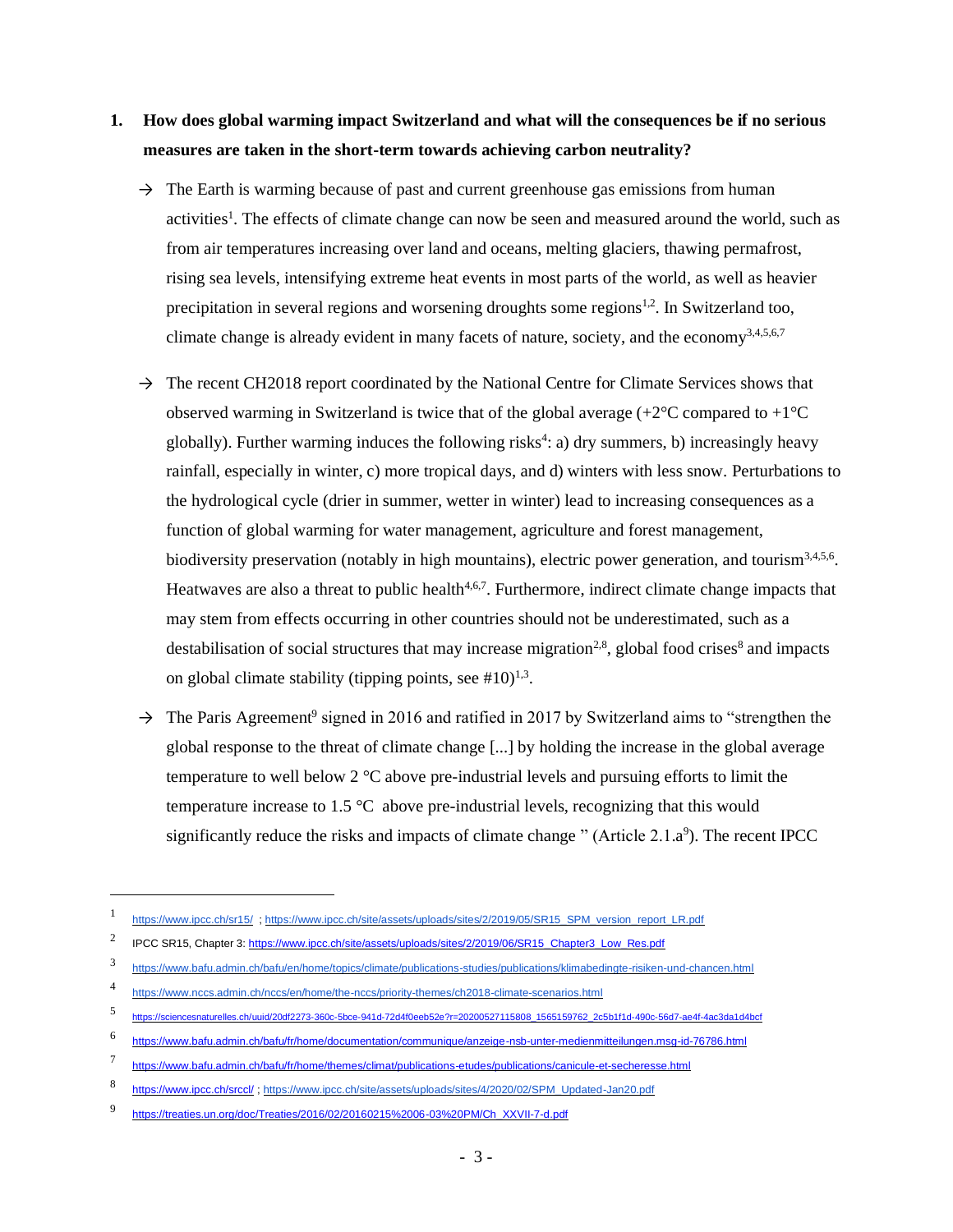report "Global Warming of 1.5°C"<sup>1</sup> as well as the IPCC's special reports on "Climate Change and Land"<sup>8</sup> and "The Ocean and Cryosphere in a Changing Climate"<sup>10</sup> show that limiting warming to 1.5°C rather than 2°C would help prevent many impacts, some of them irreversible. A climate change at 2°C rather than 1.5°C would result in an increase in hot extremes in most inhabited regions<sup>1,2</sup>, heavier rainfall in several regions<sup>1,2</sup>, more droughts in some regions<sup>1,2</sup>, the extinction of a number of plant and animal species<sup>1,2</sup>, much higher risks of permafrost degradation and food supply instability<sup>8</sup>, and a 10-35 percent probability of an ice-free Arctic in September (vs. 1) percent with warming of 1.5 degree Celsius)<sup>10</sup>. But even a global warming stabilised at +1.5°C would incur more risks than at the current level (around  $+1.1^{\circ}C^{11}$ ): it would represent a major threat to warm-water coral reefs<sup>10</sup> and be associated with a high risk of dryland water scarcity, of wildfire damage, of permafrost degradation, and of food supply instabilities<sup>8</sup>.

### **2. When is global carbon neutrality ("neutralité carbone") likely to be achieved, and what does this mean for Switzerland?**

- $\rightarrow$  "Neutralité carbone" [in French] refers to the necessity of reaching net-zero CO<sub>2</sub><sup>1</sup> or net-zero greenhouse-gas emissions<sup> $41$ </sup> to halt global warming. The primary greenhouse gas emitted by human activities, carbon dioxide (CO<sub>2</sub>), displays exceptional persistence in the climate system that can last hundreds or even thousands of years after emission. As long as net-zero  $CO<sub>2</sub>$  emissions are not reached, the Earth's global temperature will continue to rise. Hence, achieving net-zero  $CO<sub>2</sub>$  is a priority in order to stabilise the rising temperatures.
- $\rightarrow$  The IPCC Special report on Global Warming of 1.5°C (SR15<sup>1</sup>) shows that we need to reach netzero  $CO<sub>2</sub>$  on a global scale by 2050 to stand a 50% or so probability of stabilising global warming at 1.5°C. Furthermore, this report<sup>1</sup> shows that failure to stabilise global warming at  $1.5$ °C may cause many additional impacts and risks, bring about losses and damages, and incur higher adaptation and risk management costs, and potentially irreversible impacts (see #1). Reaching worldwide net-zero CO<sub>2</sub> by 2040 would be necessary in order to stand a higher probability (about 66%) of limiting the global temperature rise to 1.5°C. With every decade of climate inaction, global warming increases by 0.08 to  $0.25^{\circ}C^{12}$ .

<sup>10</sup> <https://www.ipcc.ch/srocc/> [; https://www.ipcc.ch/site/assets/uploads/sites/3/2019/11/03\\_SROCC\\_SPM\\_FINAL.pdf](https://www.ipcc.ch/site/assets/uploads/sites/3/2019/11/03_SROCC_SPM_FINAL.pdf)

<sup>11</sup> https://public.wmo.int/en/resources/united\_in\_science[; https://trello](https://trello-attachments.s3.amazonaws.com/5f560af19197118edf74cf93/5f59f8b11a9063544de4bf39/cdb10977949b38128408f5322f9f676d/United_In_Science_2020_8_Sep_FINAL_LowResBetterQuality.pdf)[attachments.s3.amazonaws.com/5f560af19197118edf74cf93/5f59f8b11a9063544de4bf39/cdb10977949b38128408f5322f9f676d/United\\_In\\_Scienc](https://trello-attachments.s3.amazonaws.com/5f560af19197118edf74cf93/5f59f8b11a9063544de4bf39/cdb10977949b38128408f5322f9f676d/United_In_Science_2020_8_Sep_FINAL_LowResBetterQuality.pdf) [e\\_2020\\_8\\_Sep\\_FINAL\\_LowResBetterQuality.pdf](https://trello-attachments.s3.amazonaws.com/5f560af19197118edf74cf93/5f59f8b11a9063544de4bf39/cdb10977949b38128408f5322f9f676d/United_In_Science_2020_8_Sep_FINAL_LowResBetterQuality.pdf)

<sup>12</sup> Estimating the Transient Climate Response to cumulative carbon Emissions (TCRE) at 0.8-2.5°C/1000 PgC (https://link.springer.com/article/10.1007/s40641-015-0030-6;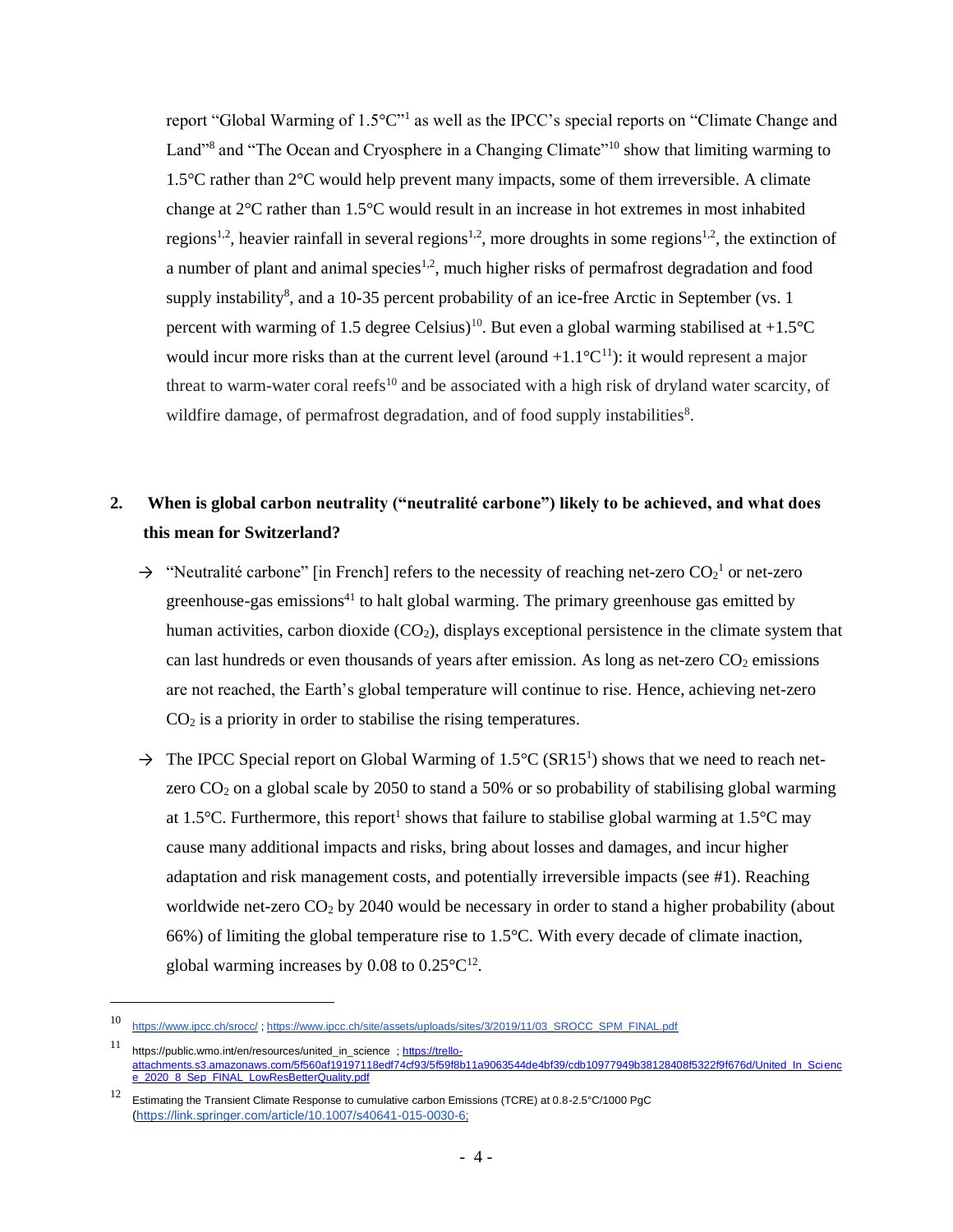- $\rightarrow$  Intermediate targets are necessary to achieve a net-zero CO<sub>2</sub> budget. The IPCC report on Global Warming of 1.5°C shows that the lower the emissions in 2030, the less difficult it will be to limit global warming to 1.5 $\degree$ C beyond that date with little or no overshoot<sup>1</sup>. If no action is taken rapidly to reduce greenhouse gas emissions, direct consequences include the risk of cost escalation, lockin in carbon-emitting infrastructure, stranded assets, and reduced flexibility in future response options in the medium to long term<sup>1</sup>. This may in turn cause further inequality in how countries at different stages of development are impacted<sup>1</sup>.
- $\rightarrow$  The Paris Agreement puts forth the "common but differentiated responsibilities" of the different countries worldwide towards reaching global warming stabilisation targets<sup>9</sup>. Thus, developed countries – including Switzerland – which have already emitted a larger share of  $CO<sub>2</sub>$  emissions in proportion to their population have a moral and historical responsibility to make greater efforts than emerging countries, given their historical emissions and the associated economic development benefits on the one hand, and their capacity to act on the other hand.
- $\rightarrow$  Switzerland is long overdue in implementing legislation to reduce CO<sub>2</sub> emissions and other greenhouse gas emissions  $(CO<sub>2</sub>$  emissions account for about 80% of total greenhouse gas emissions in Switzerland<sup>13</sup>). In December 2018, the National Council failed to agree on the revision of the CO<sup>2</sup> Act, which has yet to be adopted. In April 2020, the Federal Office for the Environment expected Switzerland to miss its target to curb greenhouse gas emissions by 20% in 2020 compared to  $1990<sup>14</sup>$ . The Swiss Parliament plans to introduce a 50% greenhouse gas emissions reduction target by 2030 in the new  $CO<sub>2</sub><sup>15</sup>$  law, but the possibility of offsetting emissions abroad by at least 25%<sup>15</sup> limits the emissions reduction scope in Switzerland.
- $\rightarrow$  Although the Federal Council has set a target of achieving carbon neutrality by 2050<sup>16,17</sup>, Switzerland is under no direct international obligation to comply. This target is not being discussed within the framework of the  $CO<sub>2</sub>$  law currently being drafted by the Parliament, which does not go beyond 2030<sup>16</sup>. In addition, the Federal Council proposes that fossil fuels could remain in use after the aforementioned 2050 target is met<sup>17</sup>. Currently, there is no legislation

https://www.ipcc.ch/site/assets/uploads/sites/2/2019/05/SR15\_Chapter2\_Low\_Res.pdf;

https://www.ipcc.ch/site/assets/uploads/2018/02/WG1AR5\_Chapter12\_FINAL.pdf), and given current emissions of about 10 PgC per year, excluding indirect effects inducing additional delays (installation of fossil-fuel dependent infrastructure). For emission reduction timescale effects for other variables, see https://iopscience.iop.org/article/10.1088/1748-9326/11/1/014010/meta

<sup>13</sup> <https://www.bafu.admin.ch/bafu/en/home/topics/climate/state/data/greenhouse-gas-inventory.html>

<sup>14</sup> <https://www.bafu.admin.ch/bafu/fr/home/documentation/communique/anzeige-nsb-unter-medienmitteilungen.msg-id-78720.html>

<sup>15</sup> [https://www.swissinfo.ch/fre/toute-l-actu-en-bref/loi-sur-le-co2--75--des-réductions-d-émissions-à-réaliser-en-suisse/46017966](https://www.swissinfo.ch/fre/toute-l-actu-en-bref/loi-sur-le-co2--75--des-r%C3%A9ductions-d-%C3%A9missions-%C3%A0-r%C3%A9aliser-en-suisse/46017966)

<sup>16</sup> <https://www.admin.ch/gov/fr/accueil/documentation/communiques.msg-id-76206.html>

<sup>17</sup> <https://www.admin.ch/gov/fr/accueil/documentation/communiques.msg-id-80266.html>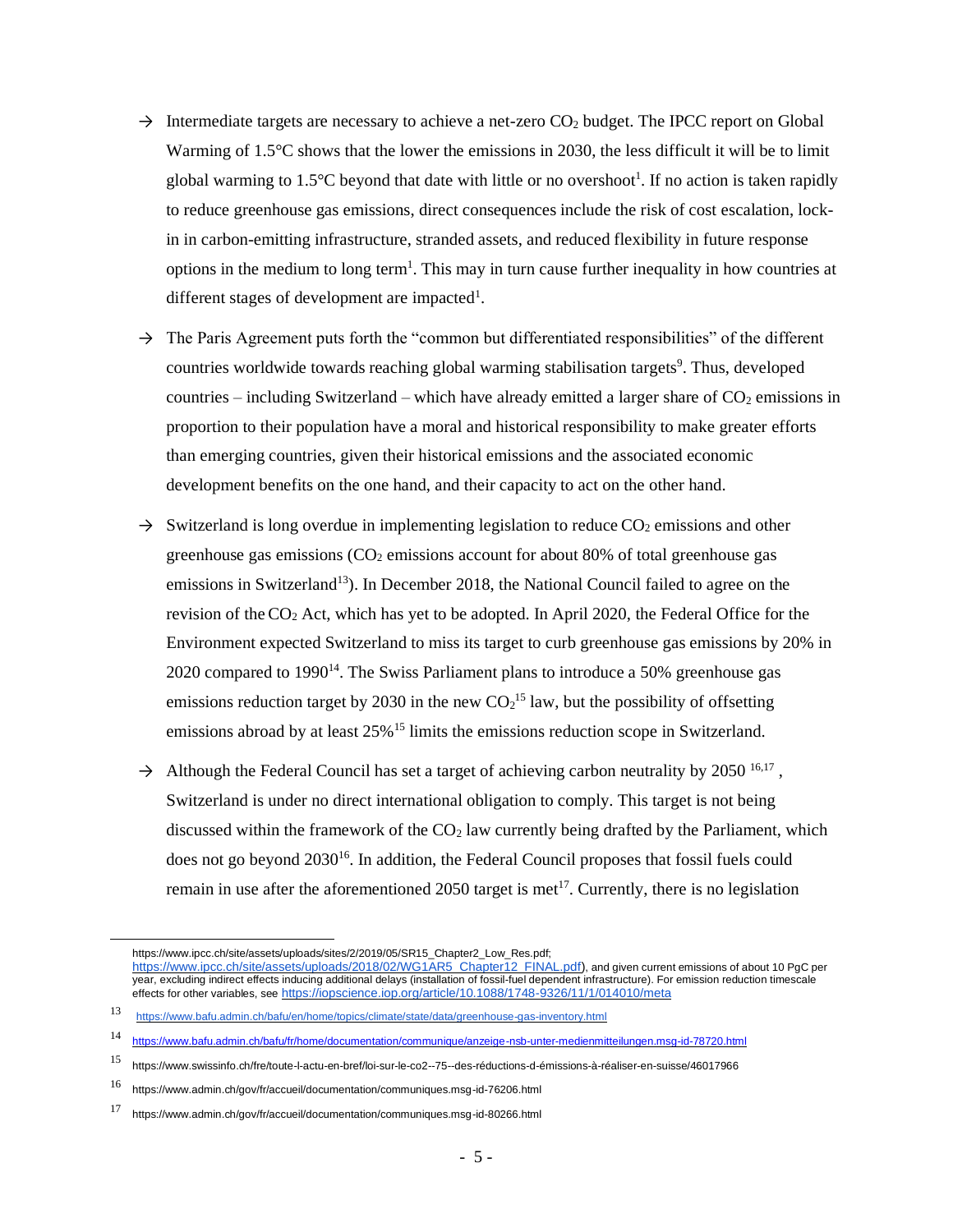committing Switzerland to a net-zero  $CO<sub>2</sub>$  emission target by a date compatible with a stabilisation of global warming at 1.5°C although the Paris Agreement was approved almost 5 years ago, on 12 December 2015.

### **3. What is a carbon budget? What is our current carbon budget in order to remain below 1.5°C?**

- $\rightarrow$  Carbon emissions from human activities accumulate in the atmosphere. A carbon budget is the amount of  $CO<sub>2</sub>$  emissions not to be exceeded in order to stabilise global warming at a given temperature. The IPCC's special report on Global Warming of  $1.5^{\circ}C$  (IPCC SR15<sup>1</sup>) states that humanity has already used  $2200 \pm 320$  Gigatonnes of  $CO_2$  (GtCO<sub>2</sub>) of the budget corresponding to a global warming stabilisation at 1.5°C (with a probability of 50%). In 2018, the remaining budget was estimated at 580 GtCO<sub>2</sub> for a 50% probability of limiting global warming to 1.5 $\degree$ C, and at 420  $GtCO<sub>2</sub>$  for a 66% chance (two thirds) of achieving same<sup>1</sup>.
- $\rightarrow$  In order to limit global warming to 1.5°C, factors other than CO<sub>2</sub> must be addressed and their effects must be stabilised and/or reduced (other greenhouse gases, pollution particles). Moreover, the uncertainty range surrounding the remaining carbon budget is contingent on the actions taken to reduce said factors as well as on the unpredictability of greenhouse gas emissions from thawing permafrost (a process that may potentially amplify warming). The potential release of additional carbon emissions as a result of permafrost thaw in the future and the release of methane from wetlands could lower the carbon budget by  $100 \text{ GtCO}_2$  over the course of this century, and by more beyond that timeframe<sup>1</sup>.

# **4. How many gigatonnes of greenhouse gas emissions are released every year? Are these emissions decreasing?**

 $\rightarrow$  Greenhouse gas emissions were of the order of 42 GtCO<sub>2</sub> per year in 2018<sup>1</sup>. For a two-thirds probability of limiting global warming to  $1.5^{\circ}$ C, the remaining carbon budget (around 420 GtCO<sub>2</sub>, see answer #3) at the end of 2018 was therefore equivalent to about 10 years of emissions at the level of 2018. These emissions have not significantly decreased over the last decade. In fact, they have increased by 0.1% in 2019<sup>18</sup> and only dropped in a limited and temporary fashion (around 4-7%) in 2020 due to lockdown measures that slowed transport use and industrial activity during the first months of the COVID19 pandemic<sup>18</sup>. Global  $CO<sub>2</sub>$  emissions have since resumed their upward

<sup>&</sup>lt;sup>18</sup> Le Quéré, C., et al. 2020, Nature Climate Change, doi: [https://doi.org/10.1038/s41558-020-0797-x.](https://doi.org/10.1038/s41558-020-0797-x) Expected carbon emissions reductions are estimated to be around 4-7% for 2020 as a result of the COVID19 pandemic.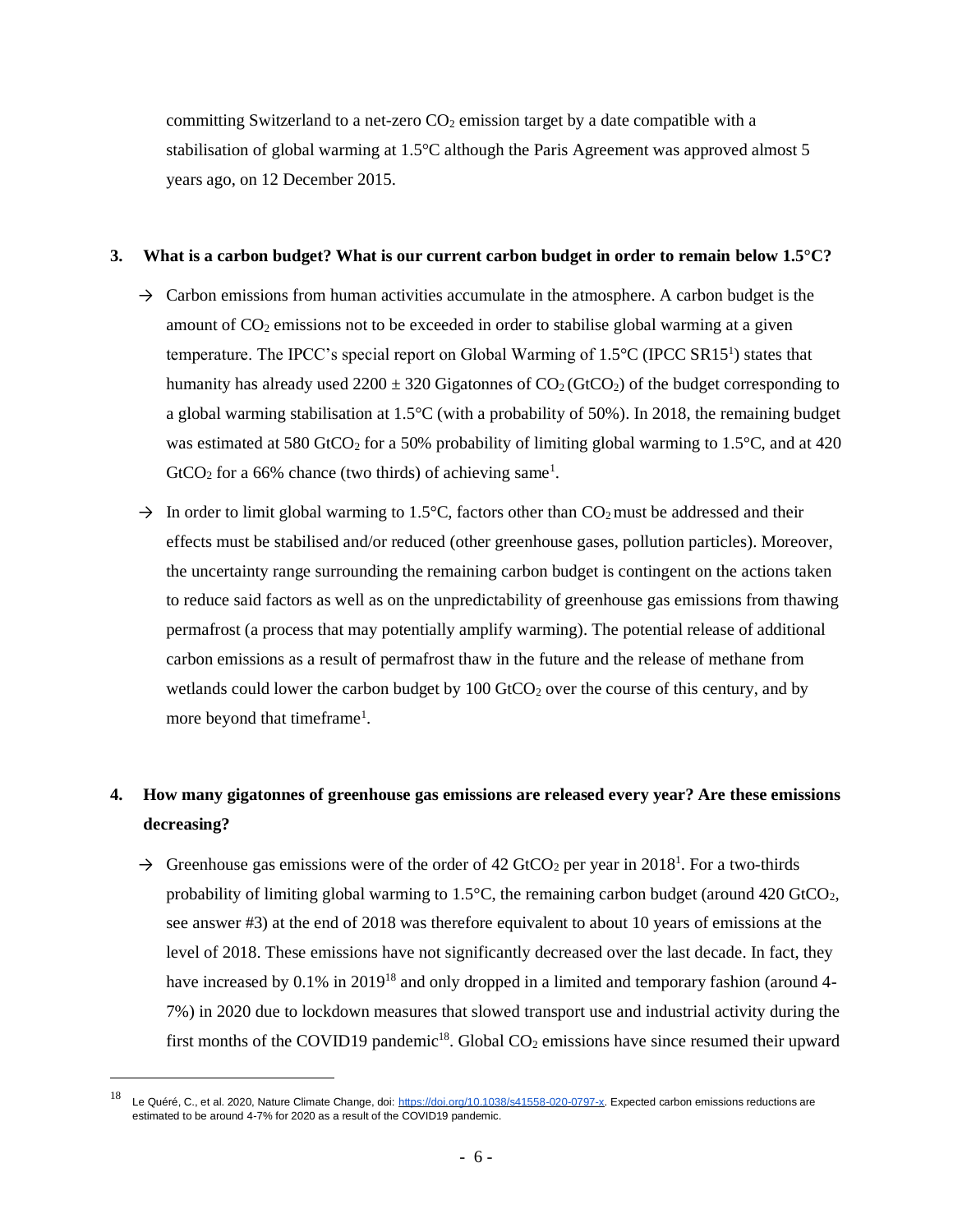trajectory and are nearing 2019 levels. If the economy fully recovers, global  $CO<sub>2</sub>$  emissions will reach pre-pandemic levels again (considering the post-2008<sup>19</sup> financial crisis rapid return to normal in terms of  $CO_2$  emissions).  $CO_2$  concentrations in the atmosphere have kept rising in 2019 and 2020 (the impact of the temporary emission decrease will probably not be perceptible<sup>11</sup>) while the  $CO<sub>2</sub>$  budget still available to limit global warming to 1.5 $\degree$ C has continued to decrease.

## **5. Given the current rate of greenhouse gas emissions, when will the 1.5°C carbon budget be spent?**

 $\rightarrow$  Considering the current rate of greenhouse gas emissions, we only have about eight years of carbon budget left for a 66% probability (two-thirds) of limiting warming to  $1.5^{\circ}$ C, and twelve years of carbon budget left for a 50% probability (half) (see #3 and #4).

## **6. On the subject of curbing global warming, can we defer our greenhouse gas emissions reduction targets into the future? And if so, what would be the consequences?**

- $\rightarrow$  Strong and sustained action must be taken immediately if we are to ensure that global warming remains below the critical thresholds set within the scope of the Paris Agreement<sup>9</sup>, which aims to limit the threat and impacts of climate change by keeping the temperature rise well below 2°C and to pursue efforts to limit the temperature rise to 1.5°C through sustainable and responsible action.
- $\rightarrow$  Given the short remaining time frame (between 8 and 12 years at current emission levels, for a two-thirds or half chance of stabilising global warming at  $+1.5^{\circ}$ C, respectively – see #5), any delay will induce a higher – and potentially irreversible – risk of failing to meet the target, or will lead to taking actions that are inherently riskier (e.g. intense pressure on land and soil to remove carbon previously emitted into the atmosphere through a large-scale use of bioenergy with carbon capture and storage<sup>8</sup>). Any delay in implementing effective carbon emissions reduction measures today means that even more drastic and harmful action will have to be taken at a later stage in the hope of meeting global warming target levels, although they will most likely be unattainable by then $20$ .

<sup>19</sup> Peters, G. P. et al. Rapid growth in CO<sup>2</sup> emissions after the 2008–2009 global financial crisis. Nat. Clim. Change 2, 2–4 (2012). <https://www.nature.com/articles/nclimate1332>

<sup>20</sup> [https://www.unenvironment.org/resources/emissions-gap-report-2018;](https://www.unenvironment.org/resources/emissions-gap-report-2018) https://wedocs.unep.org/bitstream/handle/20.500.11822/30798/EGR19ESFR.pdf?sequence=15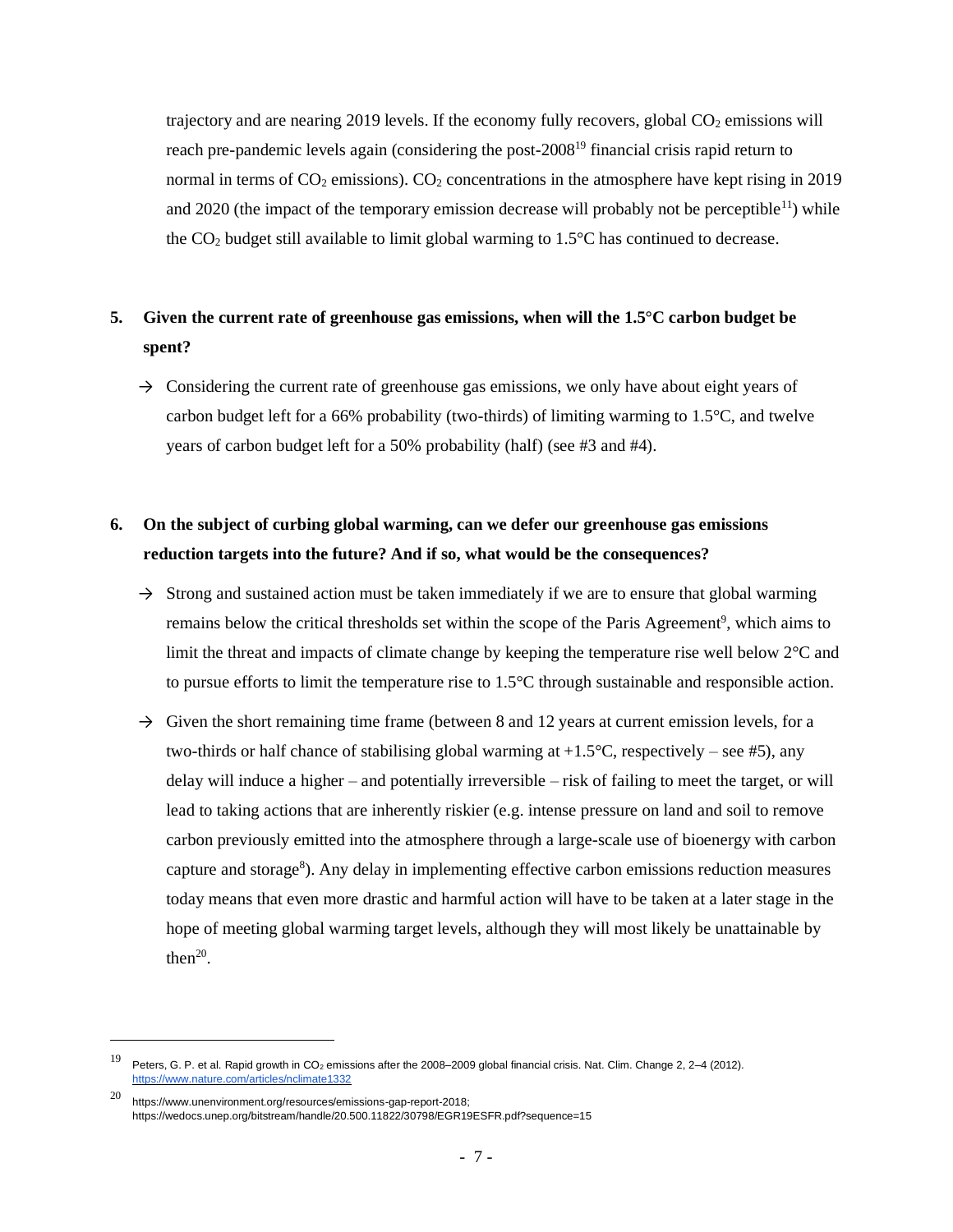#### **7. How do fossil fuels impact climate change?**

- $\rightarrow$  Human activities (use of fossil fuels and land) are responsible for nearly all of the global warming observed to date  $(1.1^{\circ}C)^{11,21,22}$ . Natural climate variability cannot account for the observed warming trends over the last century<sup>21,22</sup>.
- $\rightarrow$  CO<sub>2</sub> emissions from human activities are responsible for about 80% of the global warming induced by the increase in greenhouse gases $^{21}$ . Global warming has been directly proportional to cumulative  $CO_2$  emissions since the industrial revolution<sup>21</sup>. The remaining 20% result from CH4, N2O, CFC, and HFC emissions $21$ .
- $\rightarrow$  The rise in CO<sub>2</sub> concentration in the atmosphere is directly linked to the combustion of fossil fuels and the production of cement (86%<sup>23</sup>, of which cement accounts for about 3%<sup>23</sup>) and to a lesser extent to land use change (deforestation, destruction of peat bogs; about  $14\%^{23}$ ).
- $\rightarrow$  In addition, the use of fossil fuels contributes to CH4 emissions (about 35%)<sup>24</sup>.

### **8. What damage has climate change caused to date?**

- $\rightarrow$  Unfortunately, much and sometimes irreversible damage has already been caused<sup>1,2,8,10</sup>, and the future damage will be much greater. Among other things, climate change is directly responsible for the thawing of ice-covered areas, the rise in sea level, an increase in the frequency and severity of numerous extreme climatic events, and adds to local human pressure to worsen the inexorable loss of biodiversity $1,2,8,10$ .
- $\rightarrow$  Much recent scientific work has shown how human-induced global warming has changed the features of extreme meteorological and climatic events (for example the intensity, duration, and probability of occurrence of heatwaves and the intensity of events associated with extreme precipitation events, including tropical cyclones)<sup>2,11,25,26,27,28</sup>. Climate change has also increased

<sup>21</sup> IPCC AR5[: https://www.ipcc.ch/report/ar5/wg1/;](https://www.ipcc.ch/report/ar5/wg1/) [https://www.ipcc.ch/site/assets/uploads/2018/02/WG1AR5\\_all\\_final.pdf](https://www.ipcc.ch/site/assets/uploads/2018/02/WG1AR5_all_final.pdf)

<sup>&</sup>lt;sup>22</sup> IPCC SR15, Chapter 1: https://www.ipcc.ch/site/assets/uploads/sites/2/2019/05/SR15\_Chapter1\_Low\_Res.pdf

<sup>23</sup> Friedlingstein et al. 2019, ESSD: https://essd.copernicus.org/articles/11/1783/2019/essd-11-1783-2019.pdf

<sup>24</sup> http://globalcarbonatlas.org/en/CH4-emissions

<sup>25</sup> IPCC SROCC, Chapter 6: https://www.ipcc.ch/site/assets/uploads/sites/3/2019/11/10\_SROCC\_Ch06\_FINAL.pdf

<sup>26</sup> Van Oldenborgh, G.J., et al. 2017, ERL. https://iopscience.iop.org/article/10.1088/1748-9326/aa9ef2

<sup>27</sup> Vogel, M.M et al. 2019, Earth's Future. https://agupubs.onlinelibrary.wiley.com/doi/full/10.1029/2019EF001189

<sup>28</sup> https://www.worldweatherattribution.org/wp-content/uploads/WWA-Prolonged-heat-Siberia-2020.pdf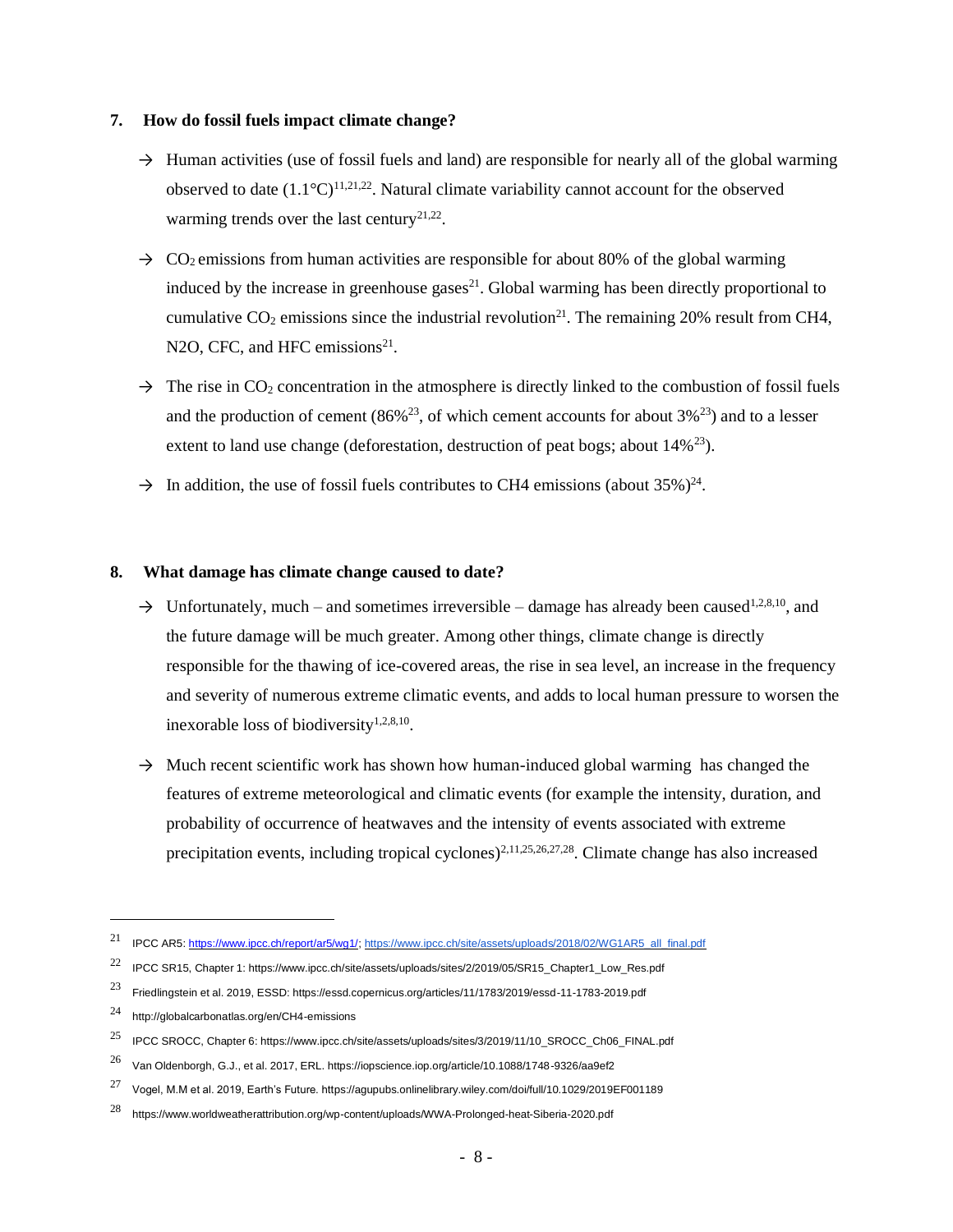the risk of forest fires<sup>29</sup>. Some recent extreme events would have had a near-zero probability of occurrence without the impact of human emissions on the climate.  $27,28,30$ .

- $\rightarrow$  According to the IPBES (2019)<sup>31</sup>, climate change is "a direct factor that is increasingly exacerbating the impact of other drivers on nature and human well-being", such as changes in the use of land and seas, the direct exploitation of living organisms, pollution and invasion by exotic species. This damage affects all socioeconomic indicators, hitting vulnerable populations first and foremost.
- $\rightarrow$  In addition, the combustion of fossil fuels and the increasing atmospheric CO<sub>2</sub> concentrations result in ocean warming, with more intense, longer, and more frequent marine heatwaves<sup>10</sup>, and with stratification of surface waters, leading to deoxygenation and less  $CO<sub>2</sub>$  absorption<sup>10</sup>. It also results in a decrease of the pH and the 'acidification' of seawater $1,2,10$ . The consequences already observed in marine ecosystems can be illustrated by the degradation of tropical coral reefs, with increasingly frequent bleaching phenomena, and the decrease in fish catches in tropical regions<sup>2,10</sup>.
- $\rightarrow$  The IPCC Report on Climate Change and Land assesses that climate change, including associated increases in frequency and intensity of extreme events, has had a negative impact on food security and terrestrial ecosystems and has contributed to land desertification and degradation in many regions<sup>8</sup>.
- $\rightarrow$  The effects of climate change induce further pressure on numerous global resources such as water resources, land available for agriculture, ecosystem services, and health.

### **9. What are feedback loops?**

 $\rightarrow$  A feedback is a self-amplifying mechanism, whereby the response to a forcing leads to a further amplification of this forcing. Greenhouse gas emissions resulting from human activities since the industrial revolution are responsible for an imbalance in the world energy balance, leading to heat accumulation in the climate system and a number of consequences. Numerous reactions in the climate system amplify this irregularity in the Earth energy balance and operate on very short (water vapour, clouds) or slower time scales (carbon cycle). The sequences of cause and effect thus generate an amplificatory feedback (or vicious circle).

<sup>29</sup> <https://sciencebrief.org/briefs/wildfires>

<sup>30</sup> Vautard, R., et al. 2020, ERL[, https://iopscience.iop.org/article/10.1088/1748-9326/aba3d4](https://iopscience.iop.org/article/10.1088/1748-9326/aba3d4)

<https://ipbes.net/global-assessment> (Summary for policymakers: [https://zenodo.org/record/3553579#.X2MlqS2B0RA\)](https://zenodo.org/record/3553579#.X2MlqS2B0RA)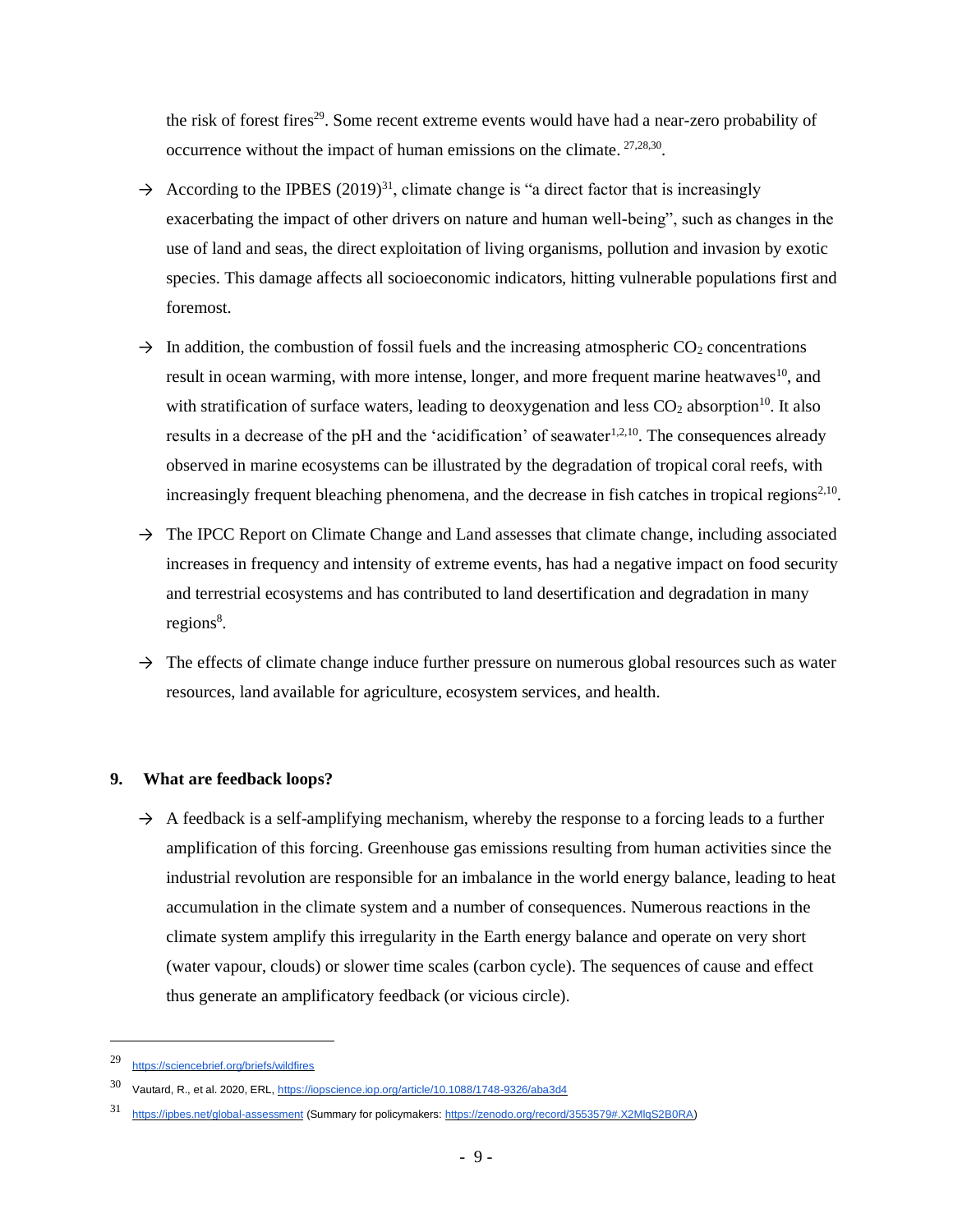- $\rightarrow$  A substantial positive feedback (i.e. amplification) is the loss of sea ice in the Arctic as a result of climate warming. The decrease in the area of sea ice and the dwindling of snow cover in the adjacent continents change the features of areas that lose their 'mirror feature' (whereby part of solar radiation is reflected into space). This results in increased absorption of energy and contributes to an increase in warming intensity in the Arctic region (where it is 2 to 3 times larger than that of the global average) $^{32}$ .
- $\rightarrow$  The impact of climate change on vegetation could reduce its capacity to absorb carbon at high warming levels, which would lead to a further increase in  $CO<sub>2</sub>$  concentrations<sup>33</sup>. In particular, more frequent forest fires in some regions could contribute to this phenomenon<sup>34</sup>. However, many uncertainties remain in quantifying exactly how these feedbacks affect climate projections<sup>8</sup>.
- $\rightarrow$  An important potential amplificatory feedback is associated to possible carbon emissions following the thawing of the permafrost and the release of methane from wetlands, estimated at some  $100$  GtCO<sub>2</sub> over the course of this century (and more beyond that timeframe) and not included in the estimate of the carbon budgets (see  $#3$ )<sup>1</sup>.

### **10. What are tipping points?**

- $\rightarrow$  A tipping point is defined in the IPCC Special Report on Ocean and cryosphere as "a level of change in system properties beyond which a system reorganises, often in a non-linear manner, and does not return to the initial state even if the *drivers* of the change are abated. For the *climate system*, the term refers to a critical threshold at which global or regional *climate* changes from one stable state to another stable state. Tipping points are also used when referring to *impact*: the term can imply that an impact tipping point is (about to be) reached in a natural or *human system*."<sup>35</sup> .
- $\rightarrow$  A tipping point (or point of no return) is a transition in which a hitherto rare phenomenon becomes generalised.
- $\rightarrow$  The exceeding of a climate tipping point can cause serious and often harmful changes to the state of the system.

<sup>32</sup> IPCC SROCC, Chapitre 3[: https://www.ipcc.ch/site/assets/uploads/sites/3/2019/11/07\\_SROCC\\_Ch03\\_FINAL.pdf](https://www.ipcc.ch/site/assets/uploads/sites/3/2019/11/07_SROCC_Ch03_FINAL.pdf)

<sup>33</sup> <https://www.nature.com/articles/s41586-018-0848-x>

<sup>34</sup> <https://www.nature.com/articles/s41558-020-0707-2>

<sup>35</sup> <https://www.ipcc.ch/srocc/chapter/glossary/>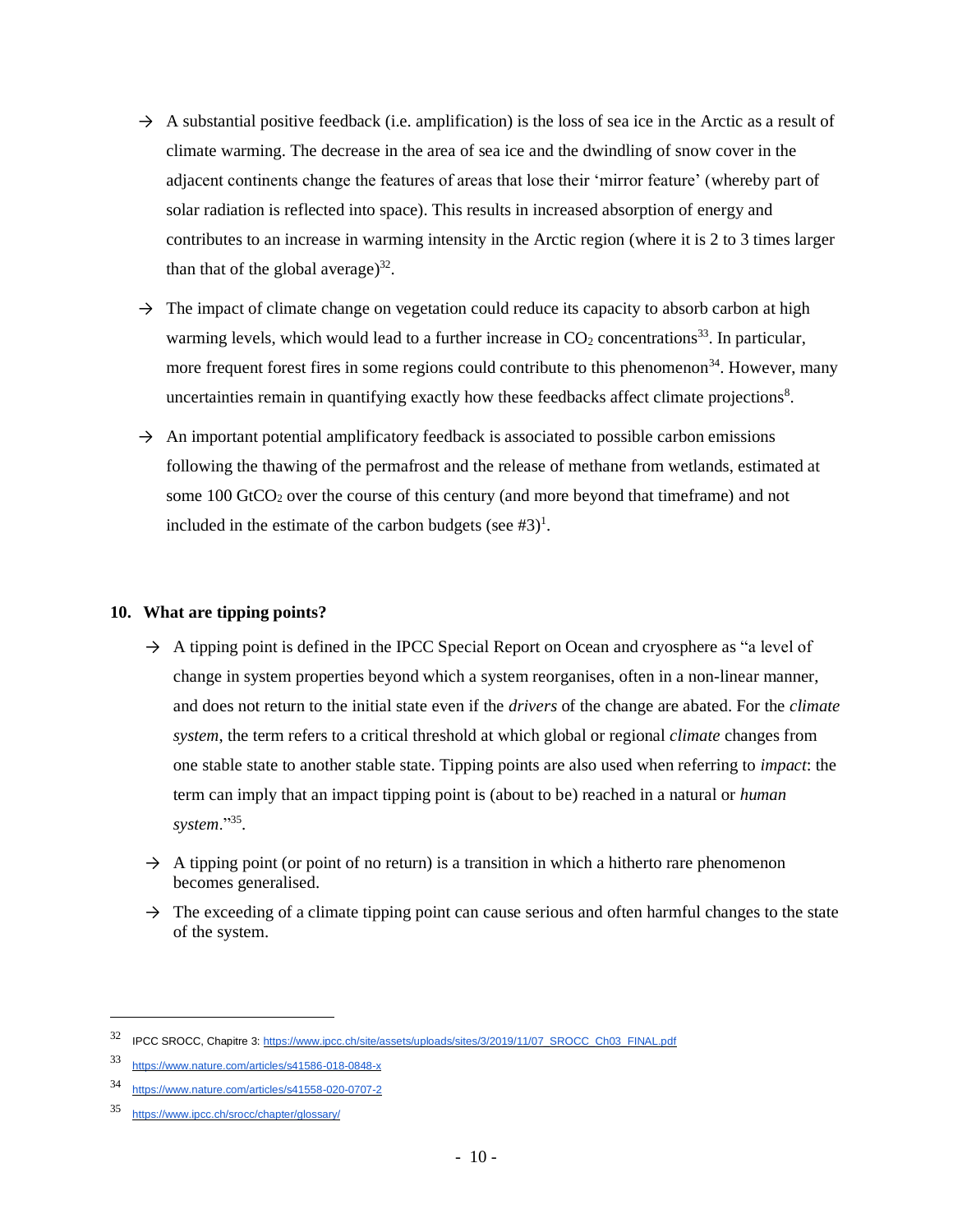→ Some tipping points<sup>2</sup> include the cryosphere (West-Antarctic ice sheet, Greenland ice sheet), the thermohaline circulation (slowing of the Atlantic Ocean's meridional overturning circulation), the El Niño oscillation, and the role of the Southern Ocean in the carbon cycle.

#### **11. Have we reached some of them already? If not, when are we likely to reach them?**

 $\rightarrow$  The IPCC report on Global Warming of 1.5°C assesses that the risk of the current climate reaching a tipping point (about  $+1^{\circ}C$ ) is moderate and increases with global warming, becoming high at about +2.5°C of global warming<sup>1,2</sup>. For the polar ice sheets, the 1.5°C-2°C temperature range presents a moderate risk, associated with a potential instability of Antarctic ice sheet dynamics or irreversible loss of the Greenland ice sheet, which may be related to a sea level rise of up to 1-2 m on a two-century time scale<sup>1,2,10,36</sup>. Scientific evidence showing an increase in the frequency of extreme El Niño events with the level of global warming leads to an assessment of high risk even at a global warming of  $+1.5^{\circ}C^{1,2,36}$ . Potential ocean and cryosphere tipping points are among the elements speaking in favour of a limitation of global warming well below 2°C <sup>1,10,36</sup>. There exist regional tipping points for many systems too, including forest systems such as boreal and tropical forests<sup>2</sup>.

## **12. Is it true that if these tipping points are reached, it will take centuries before the effects can subside?**

 $\rightarrow$  Crossing a tipping point triggers irreversible changes for at least several decades or even centuries. Impacts such as sea-level rise are inexorable for at least thousands – or even tens of thousands – of years.

<sup>36</sup> Aslo see https://threadreaderapp.com/thread/1204374046739177472.html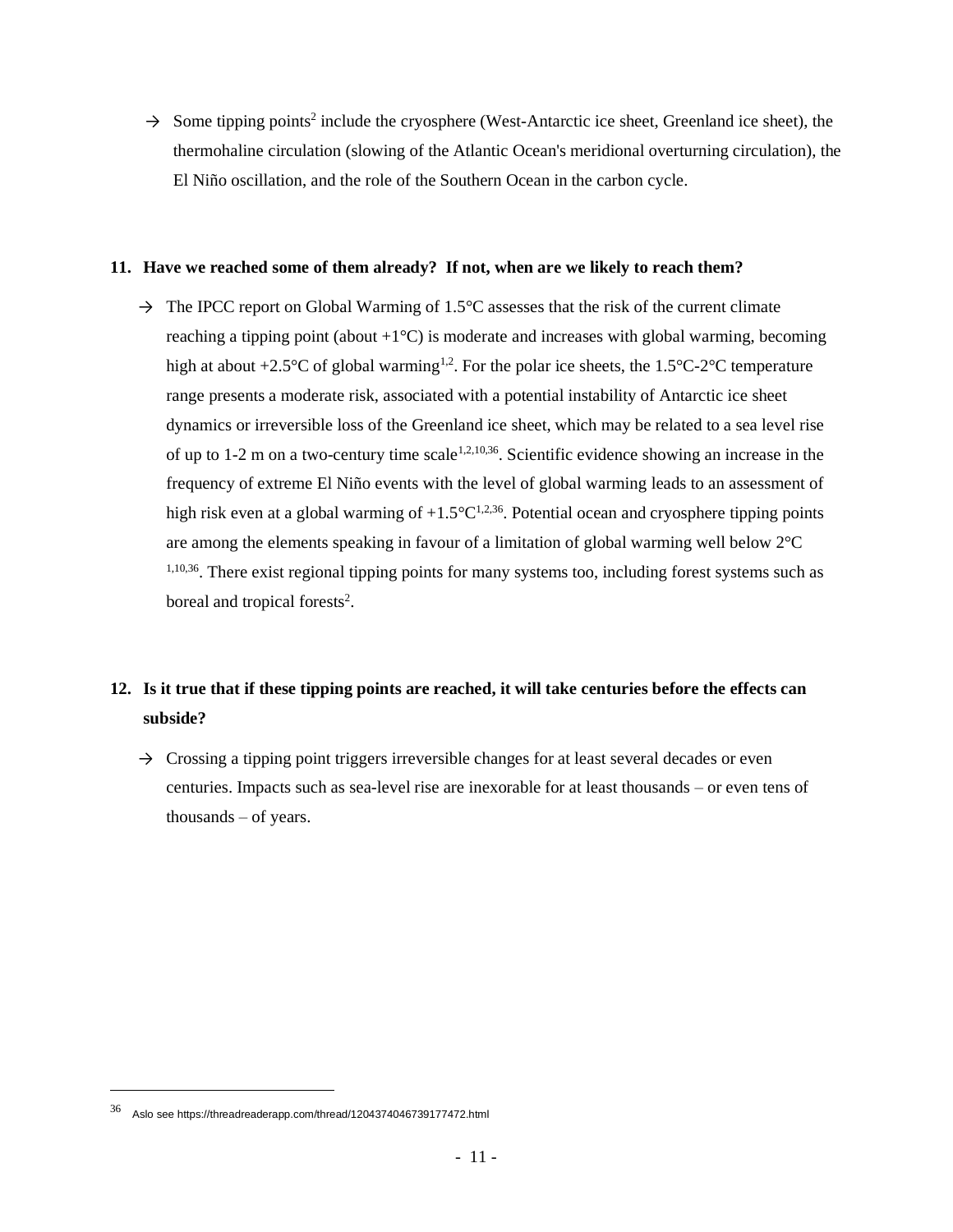- **13. During the initial trial, Professor Sonia Seneviratne stated "I cannot say why, despite the alarming situation, "nothing is happening". Still, I would not say that nothing is happening** *at all***, as there are a few positive developments. We remain very far from the Paris Agreement's objectives, but some developments are not totally negative. In Europe, there is a tendency towards emissions stabilisation. Unless I am mistaken, in some countries we are beginning to see a decoupling of CO<sup>2</sup> emissions and GDP, which in the past were totally correlated." Do you share this observation? Do you agree with Prof. Seneviratne's views on a future decoupling? Will this emissions stabilisation trend be sufficient to limit global warming to 1.5°C?** 
	- $\rightarrow$  This observation, based on recent studies, is correct<sup>23,37</sup>. Still, it remains essential to put this statement into context and not to take it as a sign that there is less urgency to reduce emissions, as the progress achieved is minimal compared to the efforts needed to achieve a net-zero  $CO<sub>2</sub>$ budget. Additional  $CO<sub>2</sub>$  emissions automatically induce additional warming, potentially further amplified by feedback loops. It is thus essential to go much beyond a stabilisation of emissions (which lead to further  $CO<sub>2</sub>$  accumulation in the atmosphere) and to manage to initiate a sharp decrease in emissions which is continuously getting larger every year. This calls for fundamental and structural changes in the energy, land management, industry, and urban planning sectors. This tendency towards a stabilisation of emissions is therefore absolutely insufficient to limit global warming to 1.5°C.
	- $\rightarrow$  The only way to efficiently stabilise global warming at 1.5°C consists of rapidly achieving netzero  $CO<sub>2</sub>$  emissions in every country. Apart from Bhutan and Suriname<sup>38</sup>, no other country is anywhere close to this goal, and the emission reduction commitments made so far by countries under the Paris Agreement would not succeed in stabilising global warming at  $1.5^{\circ}C^{39,40}$ . About five times more effort than pledged to date would be needed<sup>40</sup>.
	- $\rightarrow$  Moreover, the decrease in emissions in some European countries has been associated with an increase in emissions in other countries, due to an increased consumption of imported products

<sup>37</sup> Le Quéré et al. 2019, Nature Climate Change:<https://www.nature.com/articles/s41558-019-0419-7.pdf>

<sup>38</sup> <https://eciu.net/netzerotracker>

 $39$  According to the estimates of the IPCC report on Global Warming of 1.5 degrees Celsius<sup>1</sup>, the global emissions outcome of currently nationally stated mitigation ambitions as submitted under the Paris Agreement would lead to global greenhouse gas emissions in 2030 of 52 - 58 GteqCO2 per year. Pathways reflecting these ambitions would not limit global warming to 1.5°C (paragraph D1;<br>[https://www.ipcc.ch/site/assets/uploads/sites/2/2019/05/SR15\\_SPM\\_version\\_report\\_LR.pdf](https://www.ipcc.ch/site/assets/uploads/sites/2/2019/05/SR15_SPM_version_report_LR.pdf) )

 $^{40}$  The UNEP emissions gap report<sup>20</sup> concludes that the Nationally Determined Contributions (NDCs) formulated by countries in 2020 need to be significantly strengthened. Countries need to triple their NDC ambitions in order to stabilise global warming well below 2 degrees Celsius, and they must increase them around fivefold in order to stabilise warming at 1.5 degrees Celsius.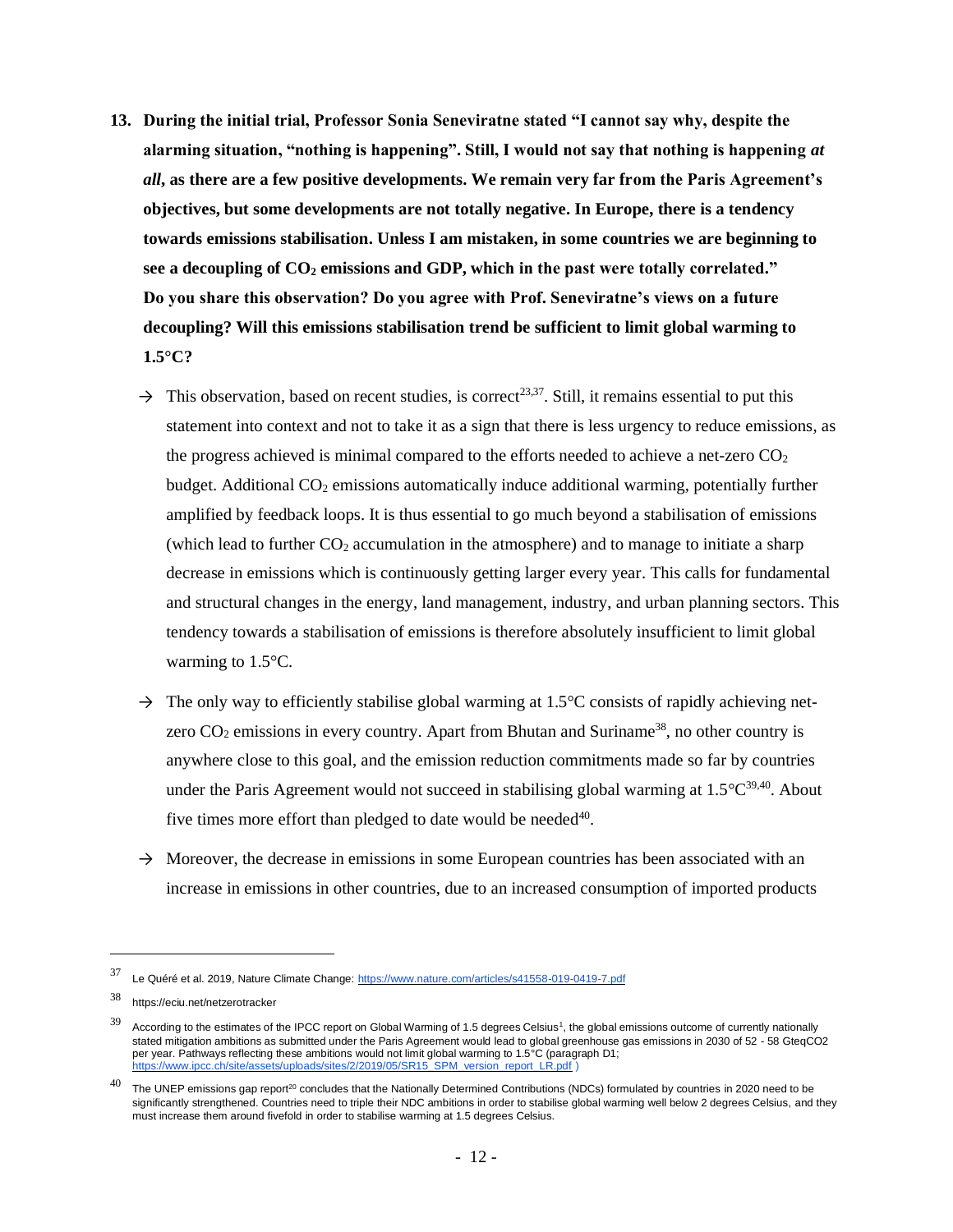and industrial relocations to other countries and other parts of the world<sup>41</sup> – which is why it is important to address the consumption footprint of a country as a whole. This is particularly the case in Switzerland<sup>42</sup>.

- $\rightarrow$  In this context, the 2018 IPCC special report (SR15<sup>1</sup>) also stressed the strategic importance of financial investments and of an immediate shift of investments from fossil fuels to low-carbon energy and energy efficiency systems (funding needs will increase by a factor of 5 to 6 between now and 2050 for a global warming stabilisation at 1.5°C). This point was also put forth in recent UNEP reports (Emission Gap Report<sup>20</sup>, Production Gap Report<sup>43</sup>).
- $\rightarrow$  The latter is particularly important in the context of banking investments as several investment banks such as Credit Suisse have continued to make large investments in fossil fuel companies, even after the Paris Agreement was approved<sup>44</sup>.
- $\rightarrow$  Lastly, although some European countries have reduced their CO<sub>2</sub> emissions in recent years, this has not been the case in Switzerland. Indeed, the country was excluded from the list of 18 countries selected in Le Quéré et al's 2019 study<sup>37</sup> on successful decarbonisation for it failed to meet the study criteria, namely to have experienced a significant decrease in  $CO<sub>2</sub>$  emissions (relative to variability) for at least a decade, both in nationwide emissions and in carbon footprint, true indicators of the national efforts made to reduce  $CO<sub>2</sub>$  emissions. Emissions ( $CO<sub>2</sub>$ , energy only) have decreased by 1.5% per year in the last decade, but Switzerland's very high carbon footprint has grown by 1.3% per year due to consumption (see Figure 1 below, from globalcarbonatlas.org). Thus, Switzerland is performing worse than a number of other neighbouring countries and/or countries with a similar level of development (Germany, Austria, Belgium, Bulgaria, Croatia, Denmark, Spain, the USA, Finland, France, Hungary, Ireland, Italy, the Netherlands, Portugal, Romania, Sweden) with respect to the reduction of its  $CO<sub>2</sub>$  footprint<sup>37</sup>.

<sup>41</sup> https://www.hautconseilclimat.fr/wp-content/uploads/2019/09/hcc\_rapport\_annuel\_2019\_v2.pdf

<sup>42</sup> https://www.bafu.admin.ch/dam/bafu/fr/dokumente/klima/fachinfo-daten/kenngroessen\_thg\_emissionen\_schweiz.pdf.download.pdf/Kenngr.ssen\_2020\_F.pdf

<sup>43</sup> <https://www.unenvironment.org/resources/report/production-gap-report-2019>

<sup>44</sup> [https://www.swissinfo.ch/fre/economie/transition-écologique\\_les-banques-accusées-de-trop-investir-dans-les-énergies-fossiles/44853276](https://www.swissinfo.ch/fre/economie/transition-%C3%A9cologique_les-banques-accus%C3%A9es-de-trop-investir-dans-les-%C3%A9nergies-fossiles/44853276)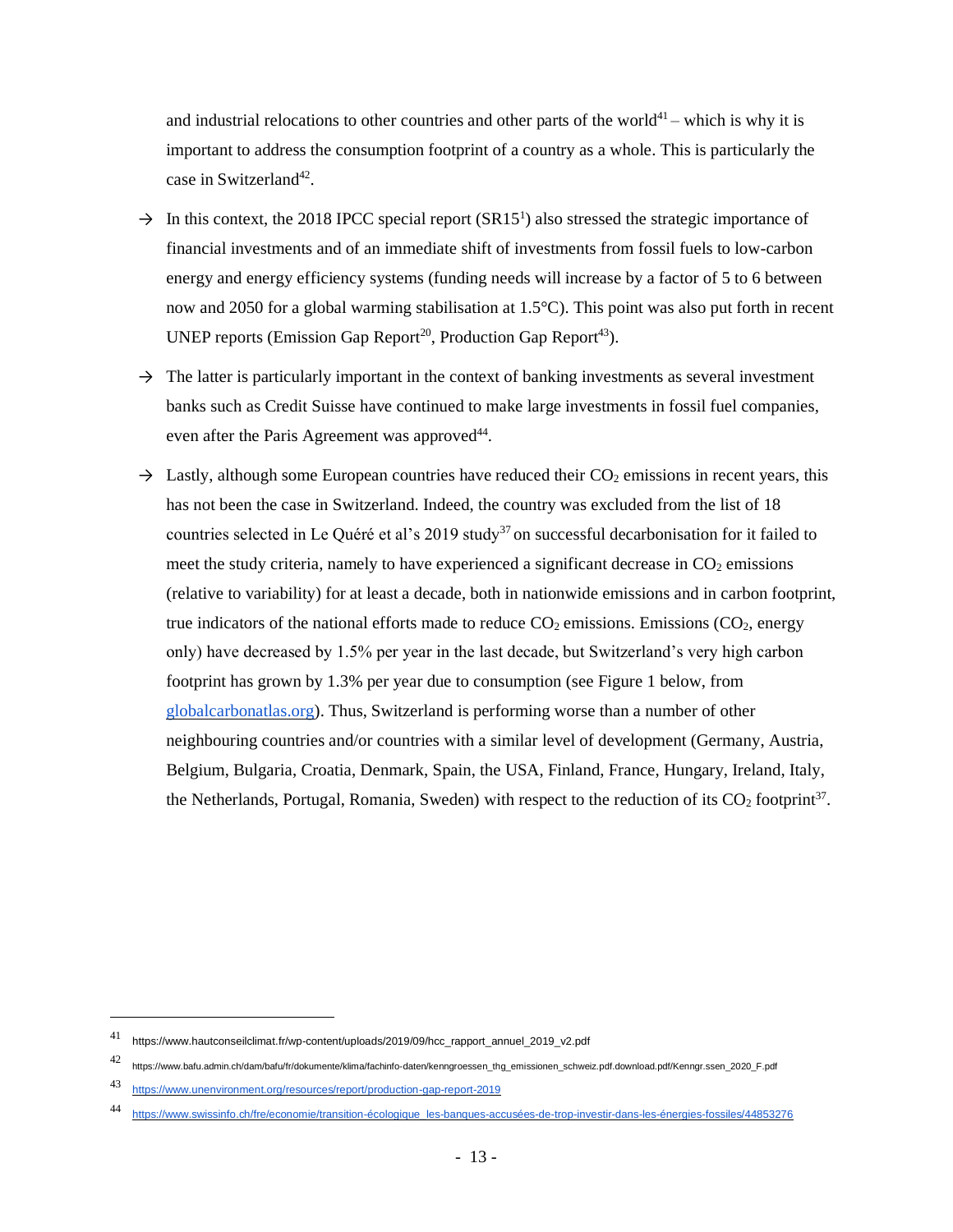

*Figure 1 Swiss carbon footprint: left) territorial emissions; right) consumption-related carbon emissions. Source: globalcarbonatlas.org* 

#### **14. On a personal level and given your scientific expertise, are you worried about the situation?**

 $\rightarrow$  Yes, we are very worried: In particular, in light of the already observed effects of a global warming that had been anticipated for several decades (see 1st IPCC report from 1990<sup>45</sup>); in light of the growing risks of severe and sometimes irreversible impacts; in light of our quantitative understanding of possible climate futures; and in light of the lack of any major reductions of global  $CO<sub>2</sub>$  emissions since, and in spite of, the 2015 Paris Agreement. Our concern is further heightened by the gap between the commitments made in that agreement and the capacity and willingness<sup>39,40</sup> to actually implement them.

<sup>45</sup> https://www.ipcc.ch/report/climate-change-the-ipcc-1990-and-1992-assessments/ (https://www.ipcc.ch/site/assets/uploads/2018/05/ipcc\_90\_92\_assessments\_far\_full\_report\_fr.pdf)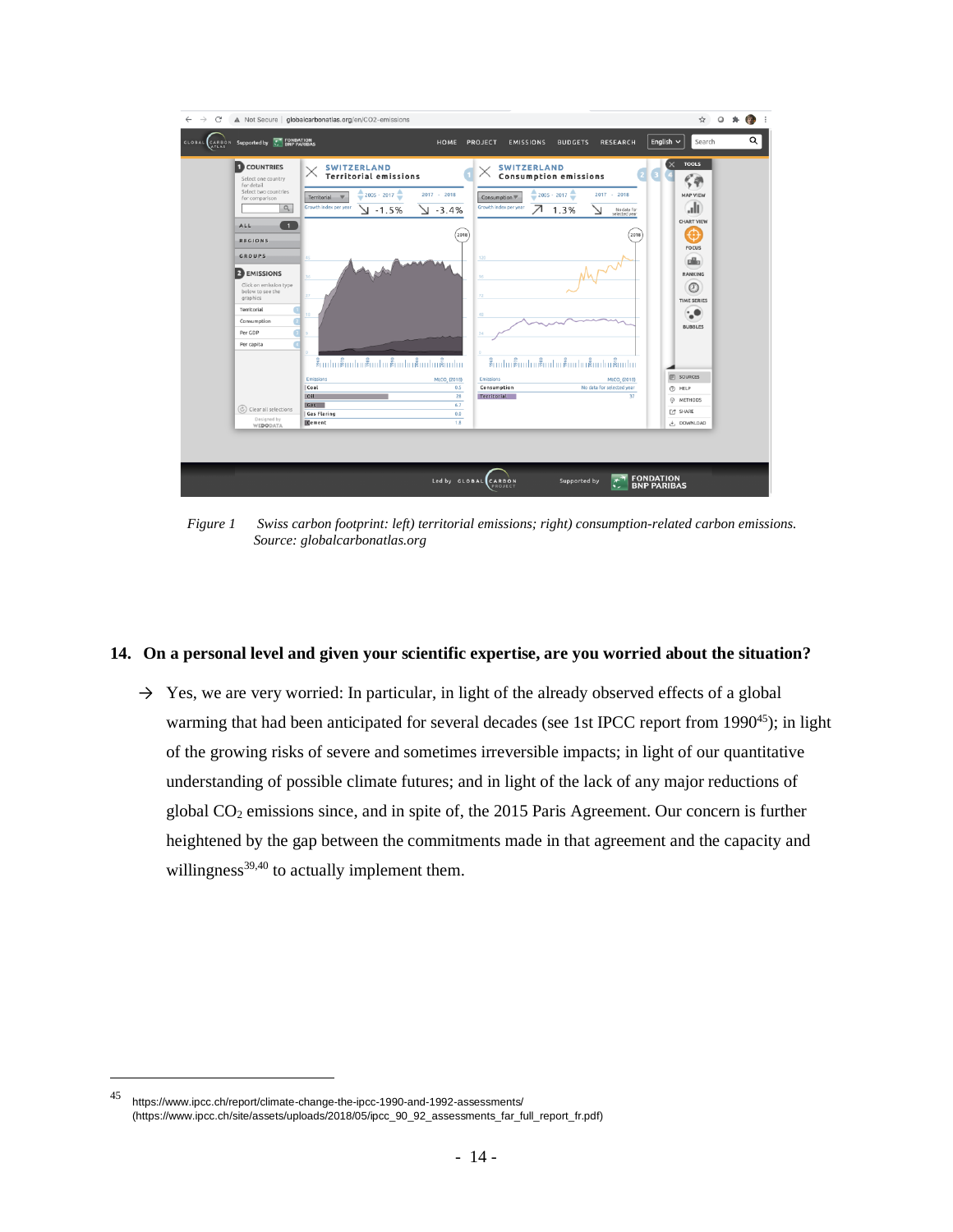### **List of signatories**

#### *Co-authors*

- Prof. Samuel Jaccard, University of Lausanne, Switzerland; Lead Author, IPCC 6th Assessment Report (2018-2021)
- Prof. Corinne Le Quéré, Research Professor of the Royal Society at the University of East Anglia, UK; Co-chair of the Global Carbon Project (2009-2013); Lead Author, IPCC 5th Assessment Report (2010-2013); Member of UK Committee on Climate Change (CCCUK); Chair of French Haut Conseil pour le Climat.
- Dr. Valérie Masson-Delmotte, CEA Research Director at the Laboratory for Sciences of Climate and Environment, University of Paris Saclay, IPSL, Paris, France; Co-chair of IPCC Working Group 1 for 6th cycle of evaluation (2015-2022); Member of French Haut Conseil pour le Climat; Author of UN report "United in Science" (2020).
- Dr. Gian-Kasper Plattner, Swiss Federal Institute for Forest, Snow and Landscape Research WSL, Birmensdorf, Switzerland; Head of Technical Science Unit of IPCC Working Group 1 for 5th cycle of evaluation (2008-2015); Lead Author, IPCC 6th Assessment Report (2018-2021).
- Prof. Martine Rebetez, University of Neuchâtel, Switzerland & Swiss Federal Institute for Forest, Snow and Landscape Research WSL, Lausanne, Switzerland; Member of ProClim Steering Committee (Switzerland)
- Dr. Joeri Rogelj, Imperial College London, Grantham Institute for Climate Change and the Environment, UK; Coordinating Lead Author, IPCC Special Report on Global warming of 1.5°C (2017-2018); Lead Author, IPCC 6th Assessment Report (2018-2021).
- Prof. Sonia I. Seneviratne, Swiss Federal Institute of Technology Zurich (ETH Zurich), Zurich, Switzerland; Coordinating Lead Author, IPCC Special Report on Extreme Events and Disasters (2009-2012); Lead Author, IPCC Special Report on Global warming of 1.5°C (2017-2018); Coordinating Lead Author, IPCC 6th Assessment Report (2018-2021).
- Prof. Thomas Stocker, University of Bern, Bern, Switzerland; Co-chair of IPCC Working Group 1 for 5th cycle of evaluation (2008-2015); Member of the Organe Consultatif sur les Changements Climatiques (OCCC, Switzerland).